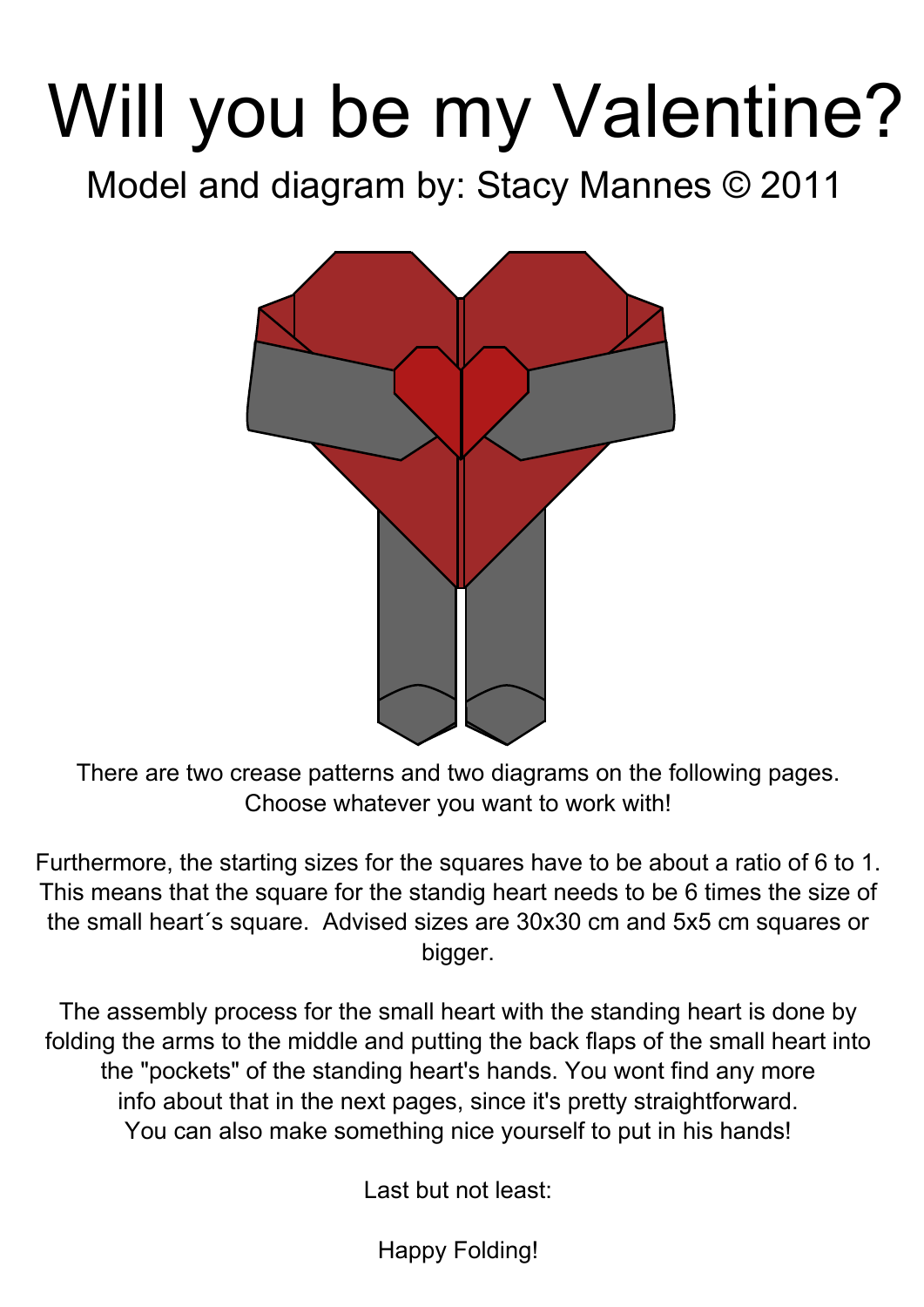### Crease Patterns





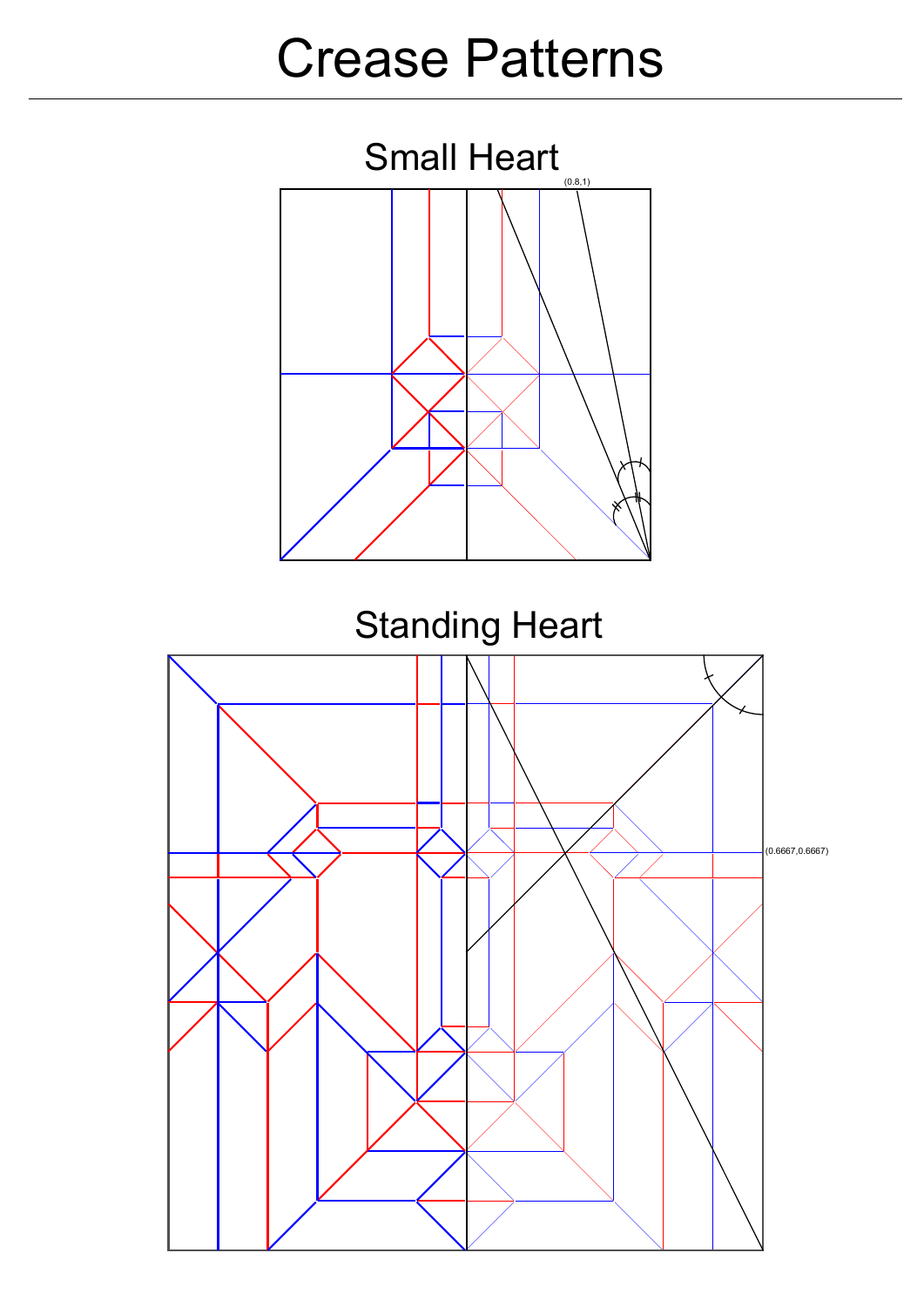1. Fold the diagonals. Unfold.



2. Fold in half horizontally and vertically. Unfold.



3. Connect the upper center with the lower right corner. Unfold.







4. Fold to the created intersection. Unfold.

5. Fold and unfold. The paper is now divided in 9 equal squares.

6. Fold and unfold.



7. Fold in half.



#### 8. Fold to the indicated intersection. Unfold

# Standing Heart



- Start with the color you want the heart to be on top.



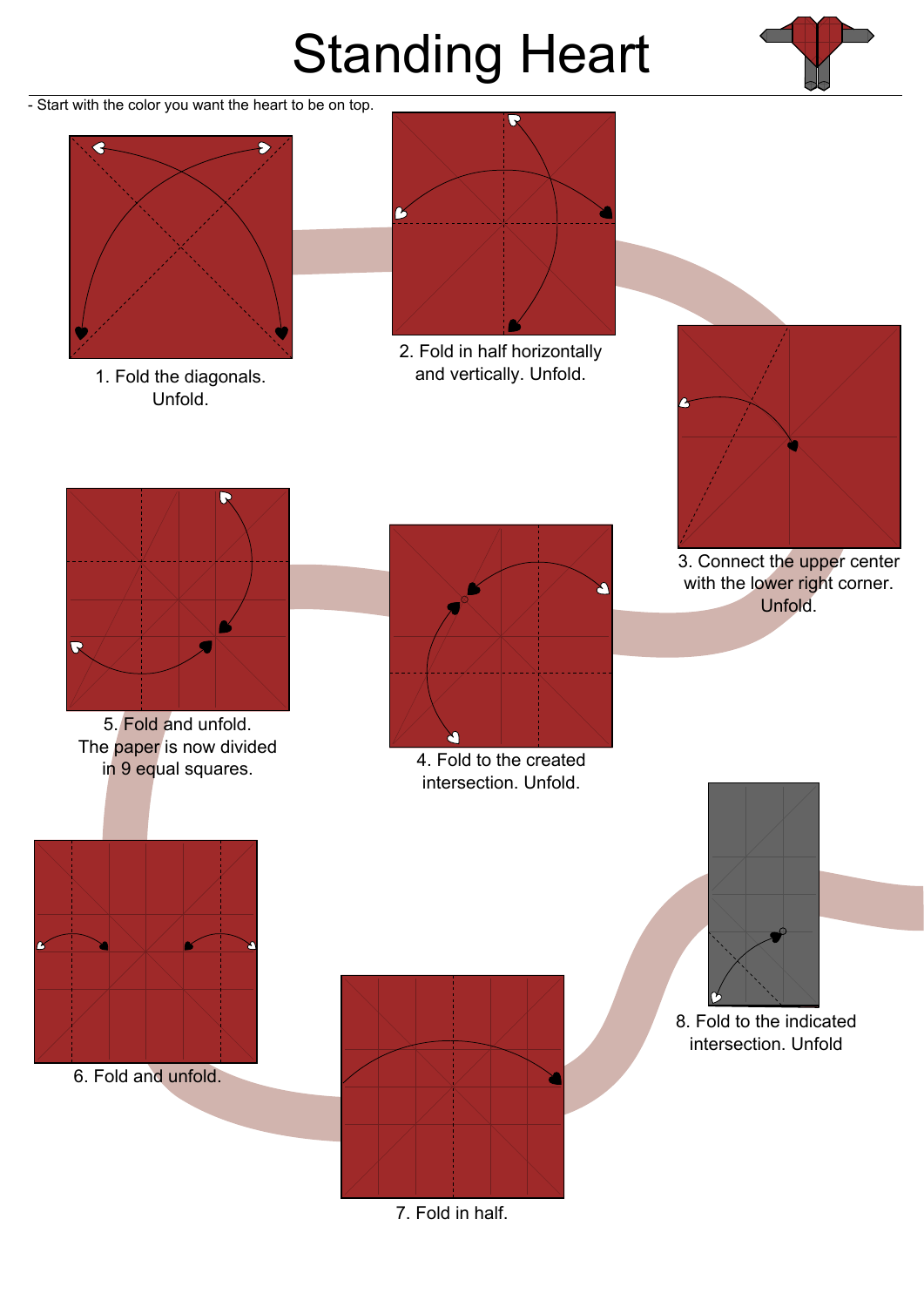



13. Fold the most left and right sixth in half. Also Unfold.

14. Fold to the indicated intersection. Unfold. Turn the model over.



intersection, completing



the creases. Unfold.

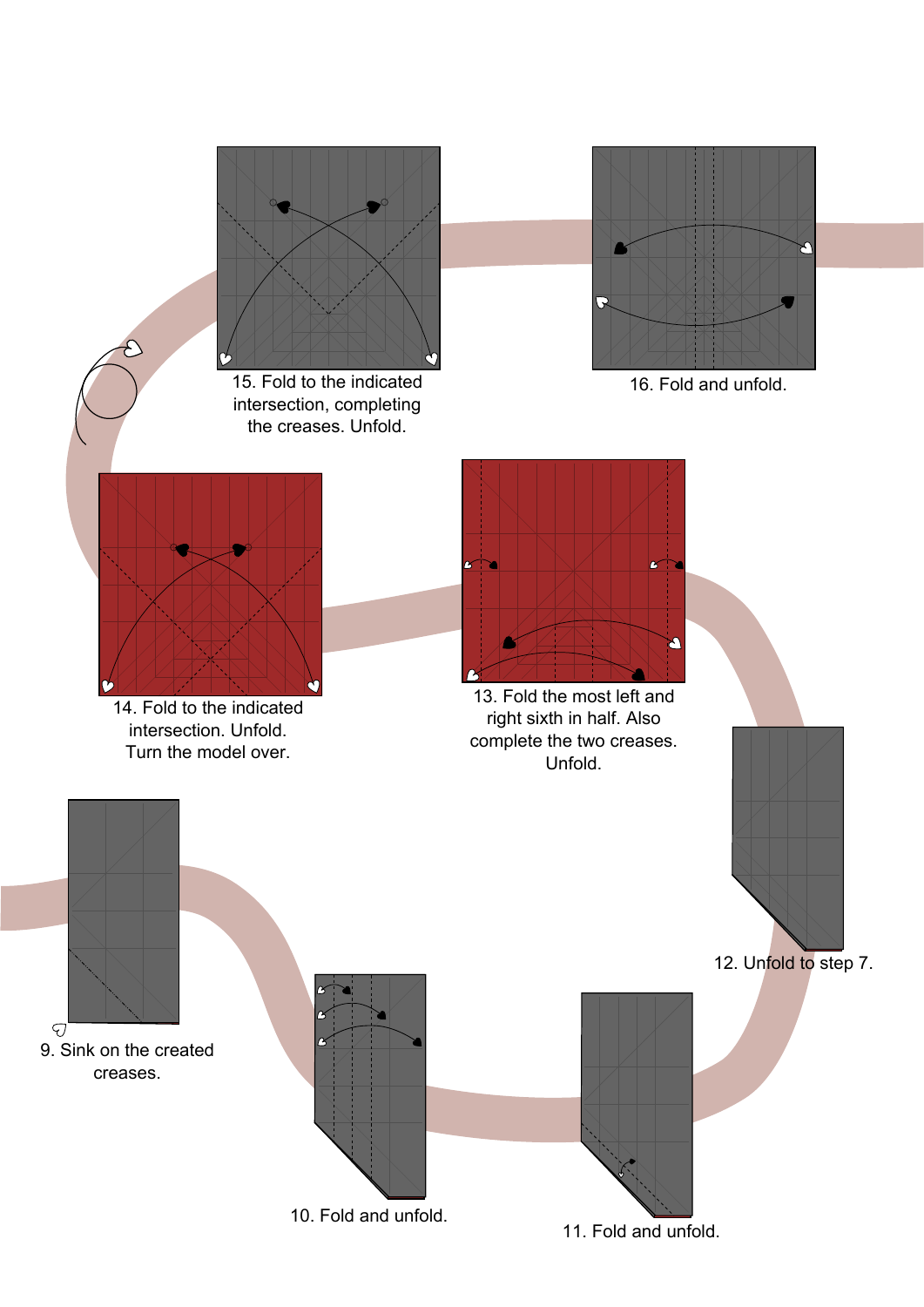



17. Fold and unfold. Use indicated points as reference. Turn the model over.

18. Fold and unfold. Use indicated points as reference.

 $Q \R$ 





#### 19. Fold and unfold.

21. Fold to the right on

#### 20. Fold down on existing crease.





23. Repeat steps 21 and 22 on these creases.

24. Fold up and turn the model over.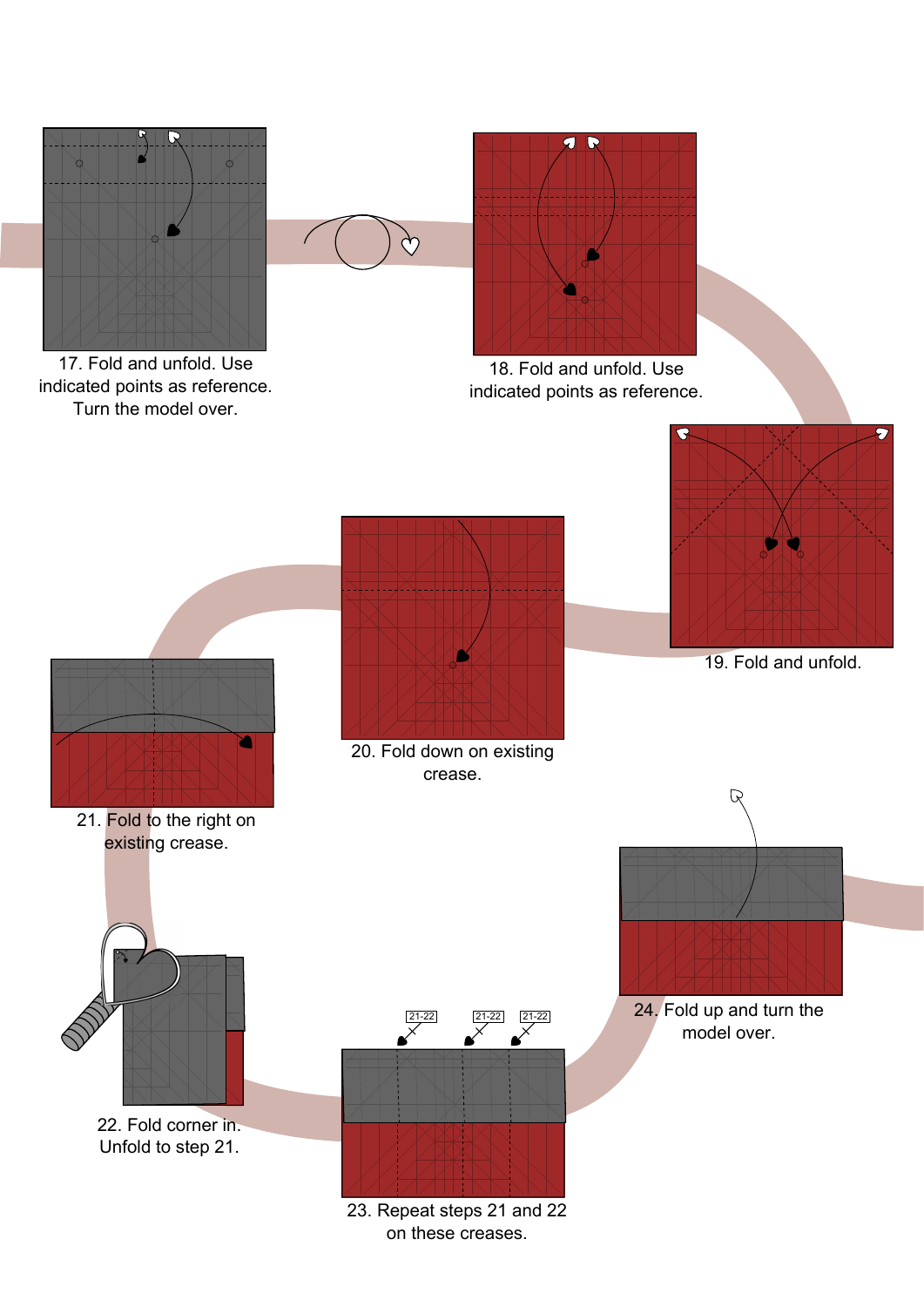



26. Push where



29. Push where indicated. Next steps 3D-view.



30. Push on the back where indicated. Also lift the back flap a bit.



31. Make the long valley fold first, then fold the other creases. You may need to push



| at the back to get to step 31. |  |
|--------------------------------|--|
|--------------------------------|--|

### 32. Fold in and mountain fold together.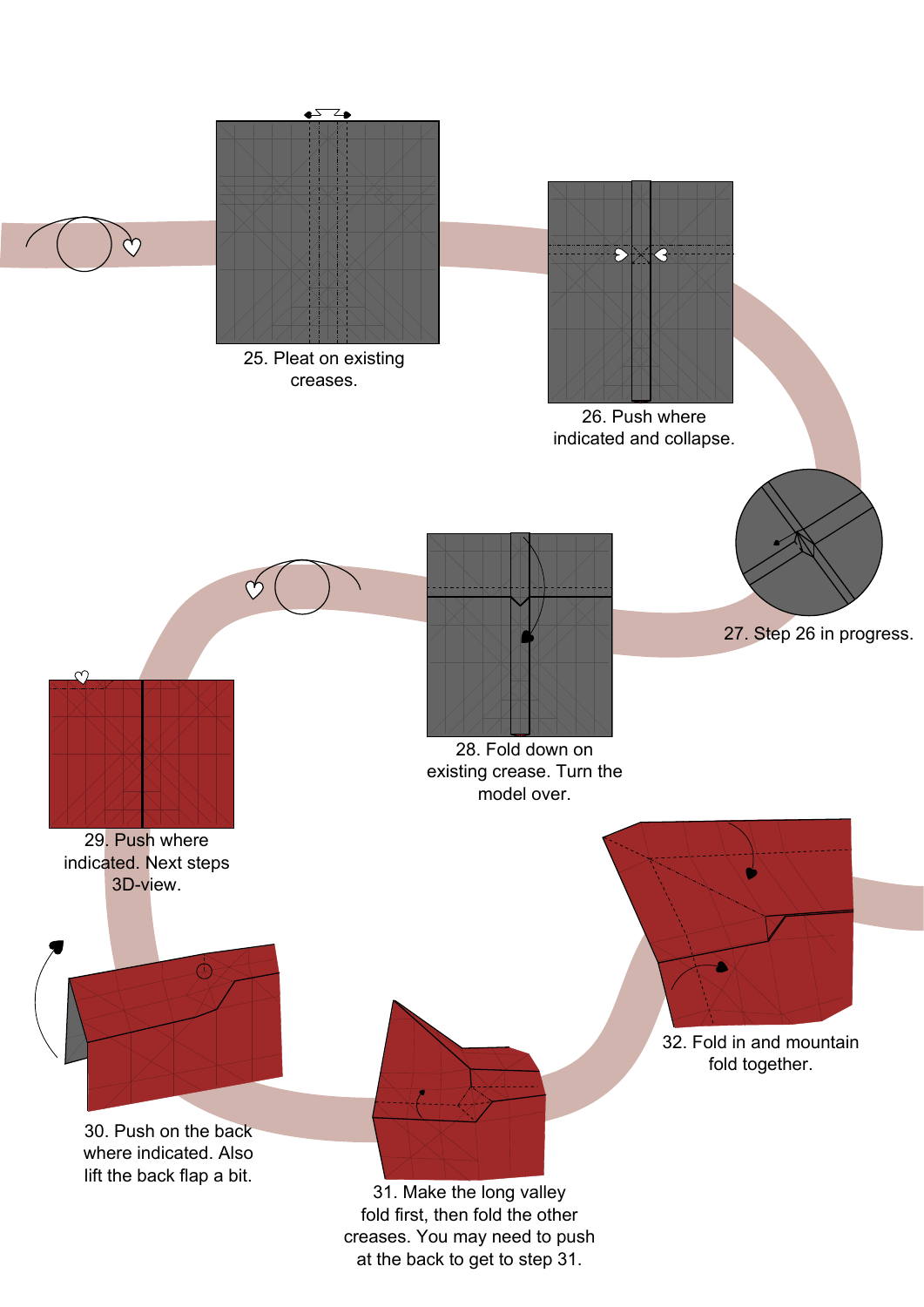existing creases. The diagonal crease is partially there.



36. Pull up and flatten.

37. Push in and fold up. Use the diagonals on the back as reference for squashing.

 $\Diamond$ 

 $\bigotimes$ 



38. Step 37 in progress.

39. In the interior there is a small sunken point, unsink it. You need to open the model for this. 40. Pull paper sideways like indicated. Flatten the lower part.

41. Collapse on existing creases. Model will not lie flat.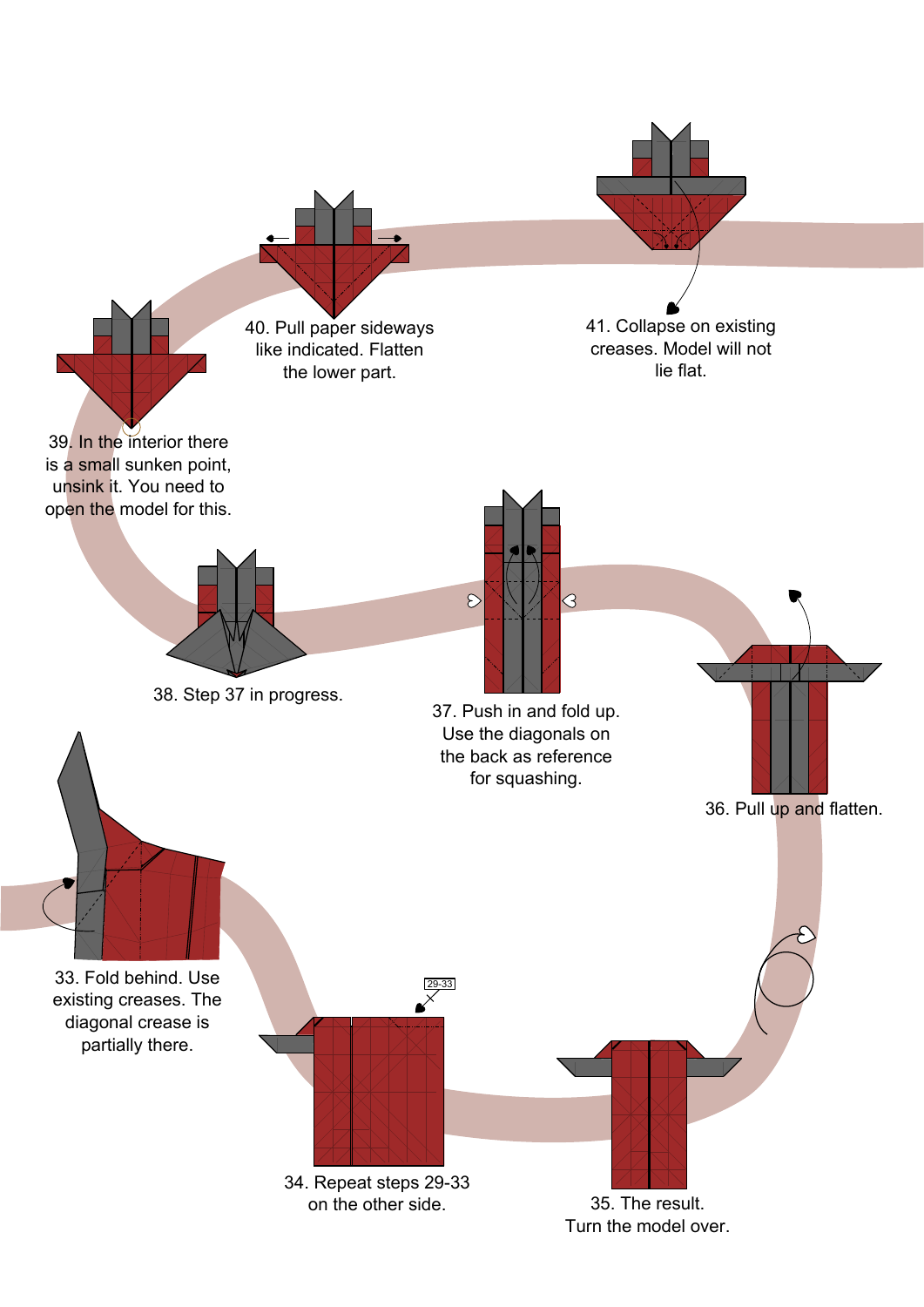

not flat is drawn partially as perpendicular.

> 46. Put the indicated part behind a layer.



 $42 - 47$ 

45. Inside reverse fold the corner.

 $\bigcup$ 

47. Outside reverse fold on existing creases. Put the paper over the triangle on the back.

48. Repeat step 42-47 on the other side.



This is basically doing step 49 the other way.

51. Fold upper part back down, undoing step 36. View scaled to 125%.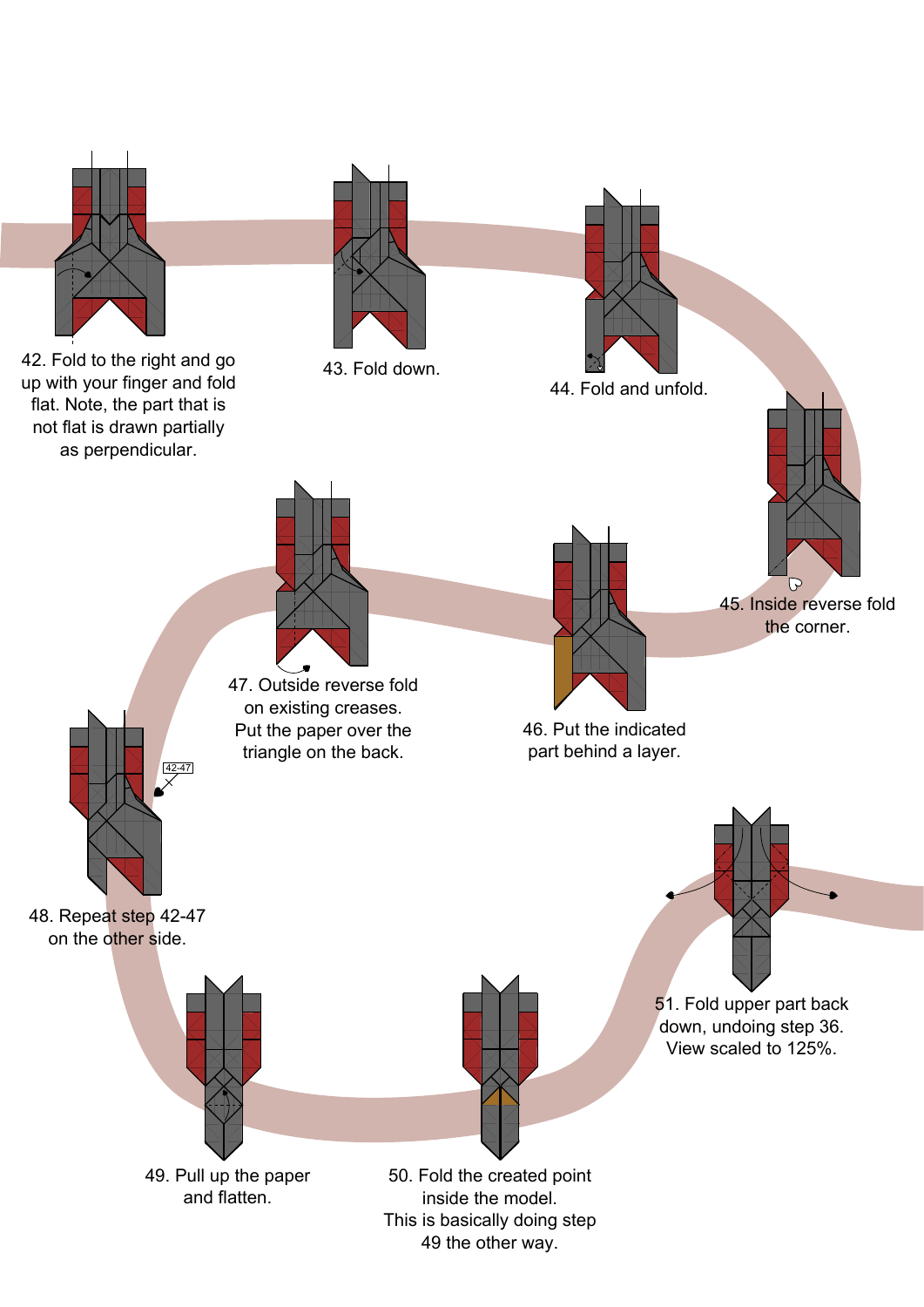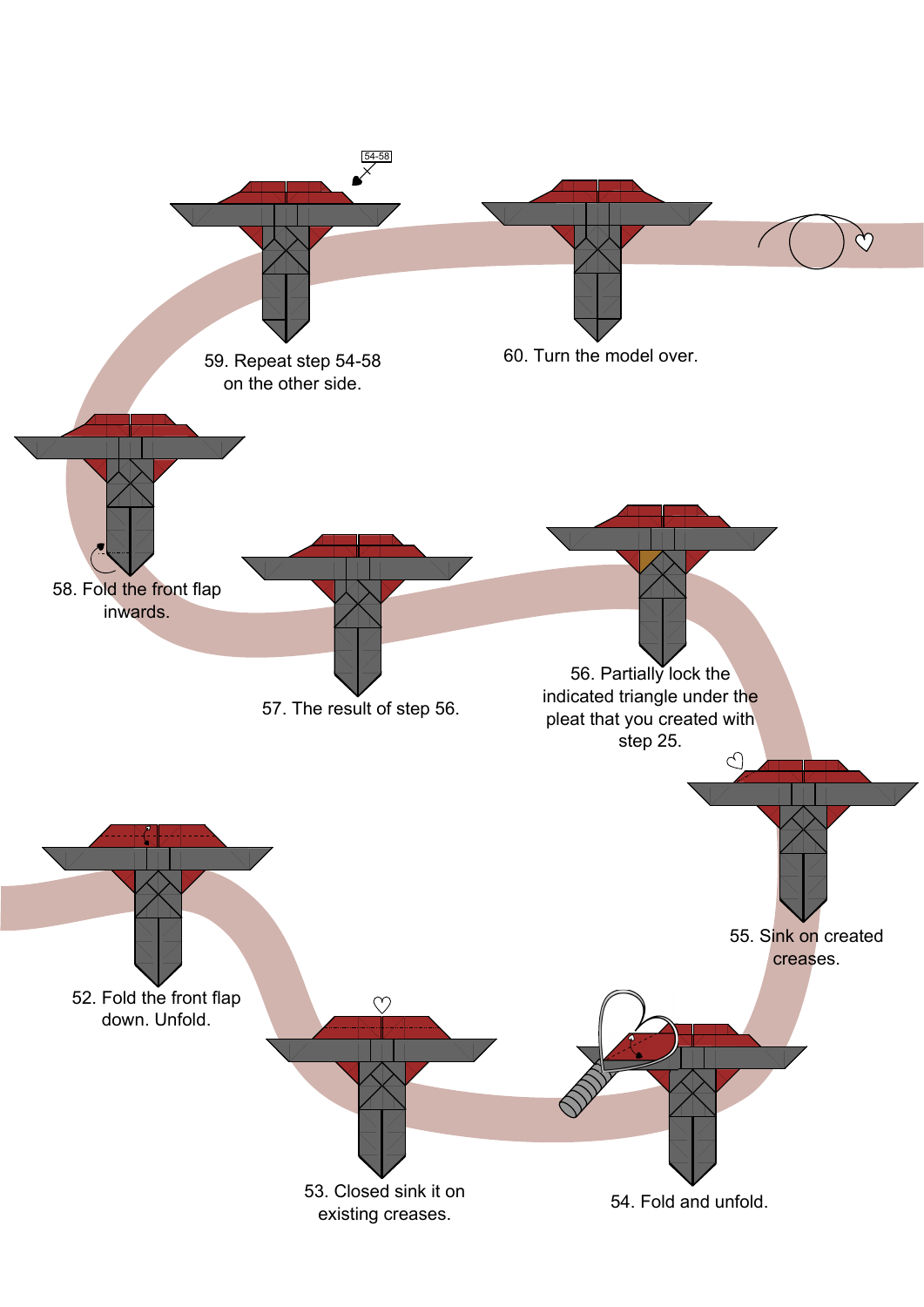

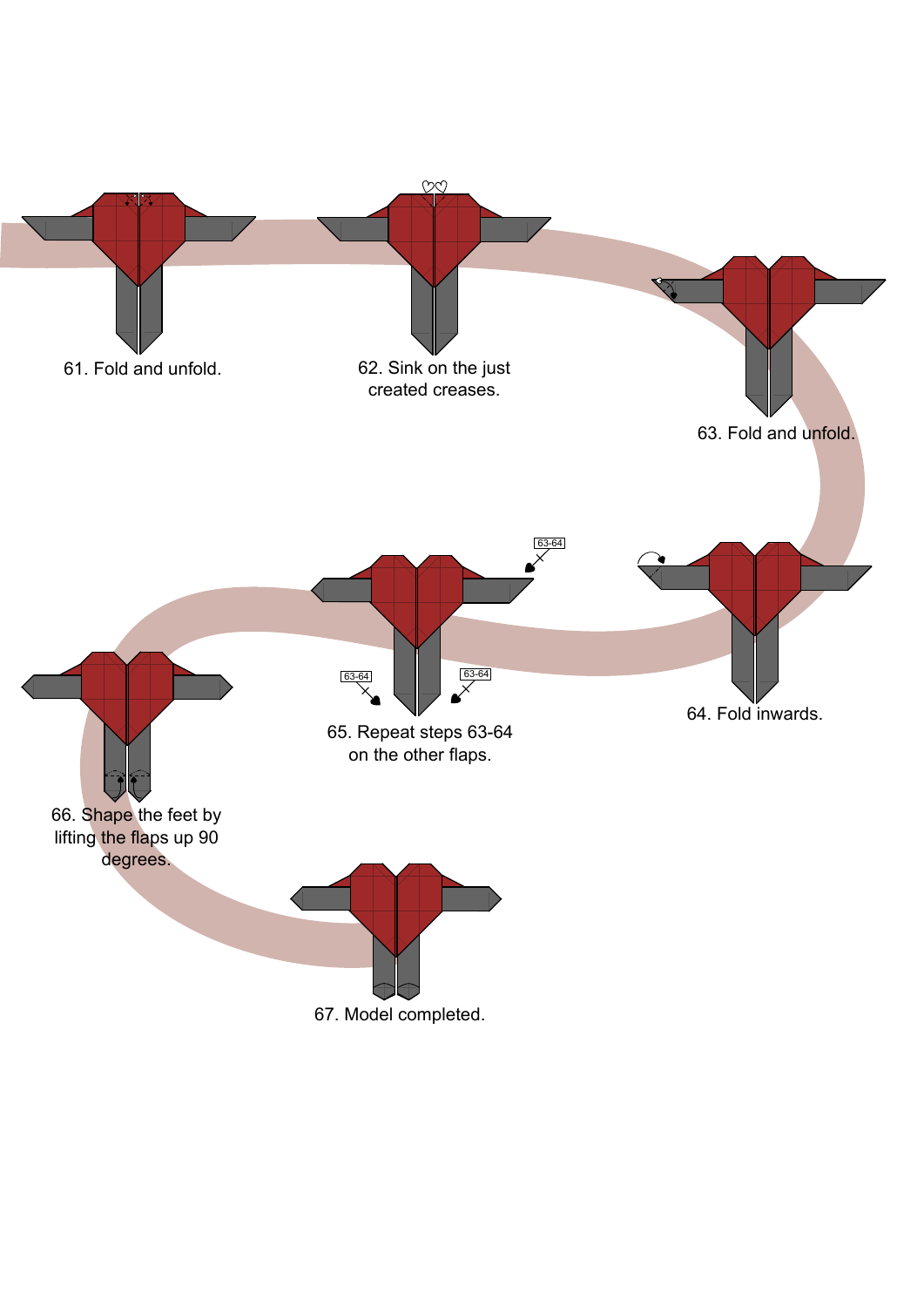1. Fold in half horizontally and vertically. Unfold.



2. Fold the diagonals. Unfold.





3. Fold to the the diagonal. Unfold.



4. Fold to the just created crease. Unfold.



5. Fold to where the just



created crease hits the edge. Unfold.





7. Fold and unfold.

8. Fold and unfold. Rotate the model 90 degrees clockwise.

## Small Heart



- Start with the color you want the heart to be on top, though a single color sheet is advised.

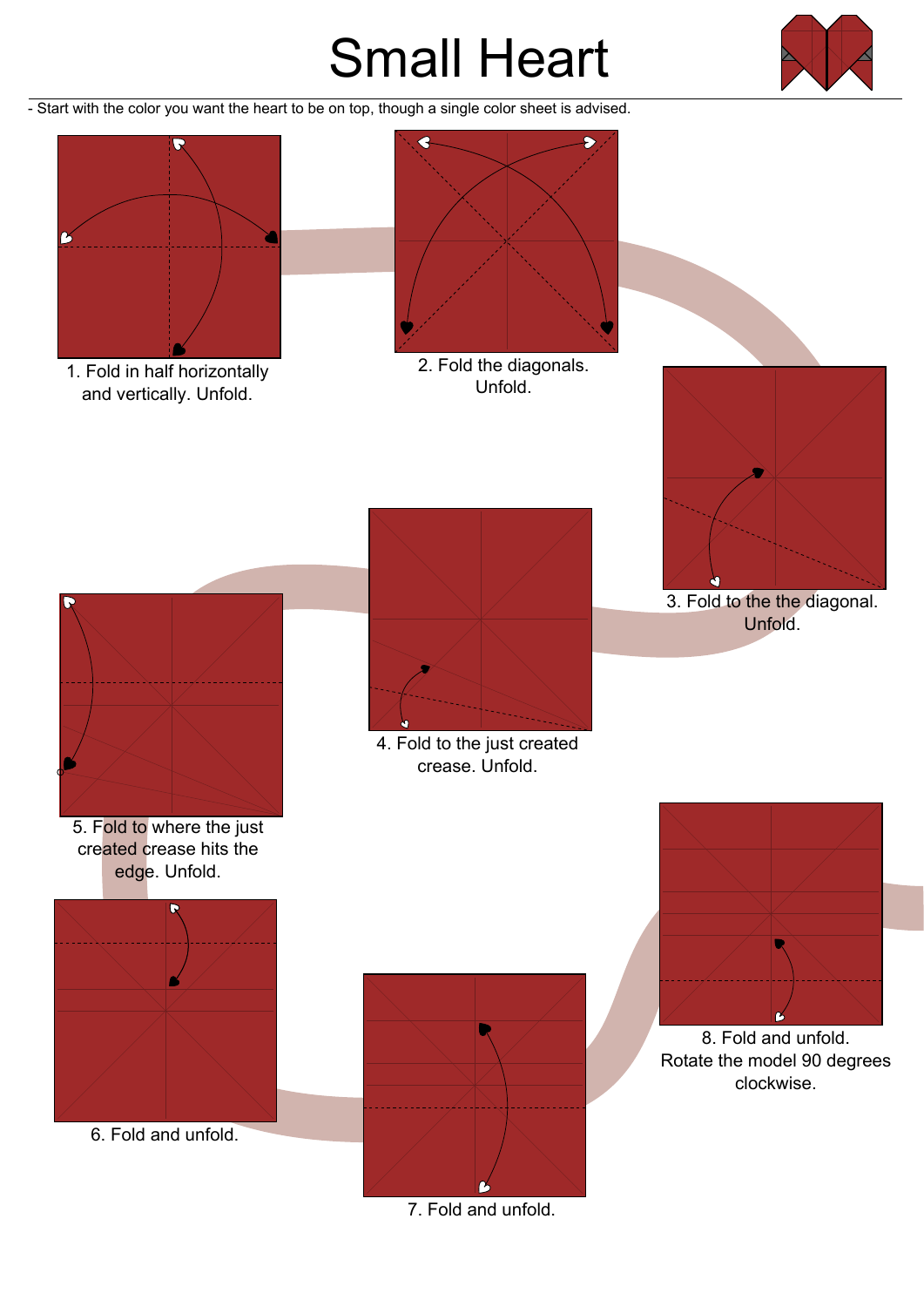90°





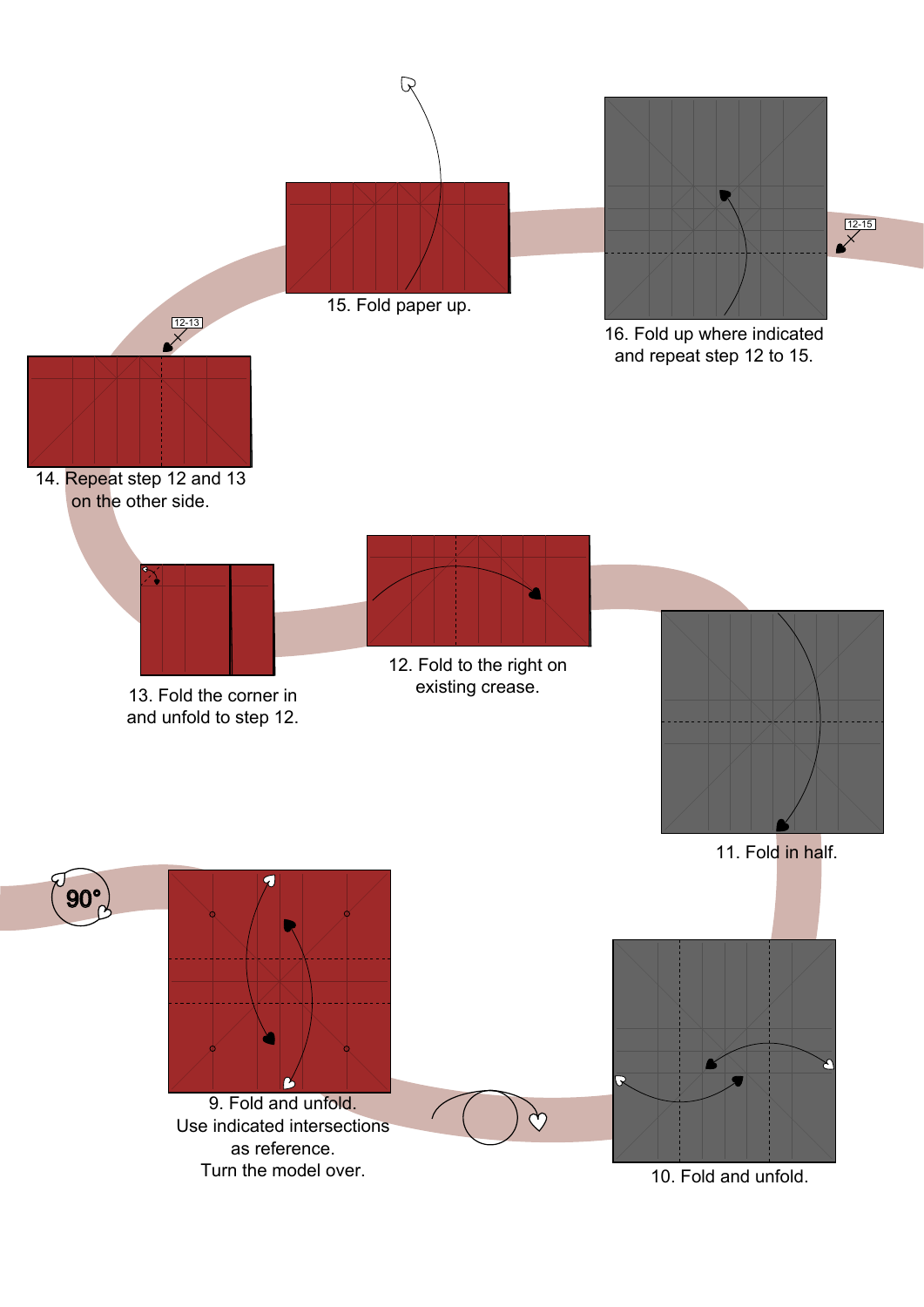





18. Add these creases.

19. Pleat on existing creases.

20. Push where indicated and collapse.